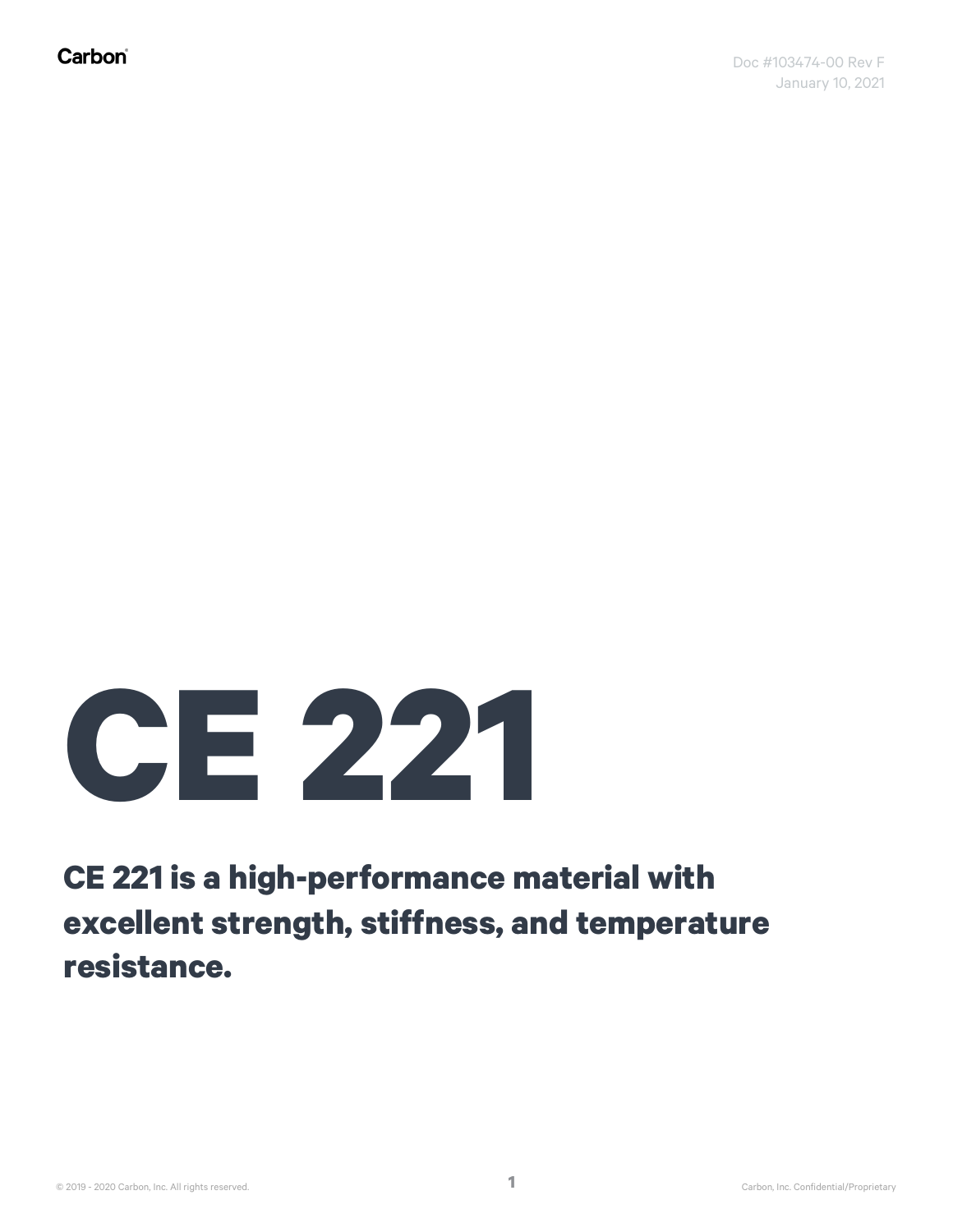#### Carbon

| <b>Tensile Properties</b><br>ASTM D638, Type V, 1 mm/min | <b>Metric</b> | <b>US</b> |
|----------------------------------------------------------|---------------|-----------|
| Tensile Modulus                                          | 3900 MPa      | 570 ksi   |
| Ultimate Tensile Strength                                | 85 MPa        | 12 ksi    |
| Elongation at Break                                      | 3%            | 3%        |

| <b>Flexural Properties</b><br>ASTM D790-B | <b>Metric</b> | <b>US</b> |
|-------------------------------------------|---------------|-----------|
| Flexural Stress at 5% strain              | 130 MPa       | 19 ksi    |
| Flexural Modulus (Chord, 0.5-1%)          | 3800 MPa      | 550 ksi   |

| <b>Impact Properties</b>                       | <b>Metric</b>        | <b>US</b>           |
|------------------------------------------------|----------------------|---------------------|
| Notched Charpy (Machined Notch), ISO 179-1/1eA | $1.2 \text{ kJ/m}^2$ | $0.6$ ft- $lb/in^2$ |
| Notched Izod (Machined Notch), ASTM D256       | $15$ J/m             | $0.3$ ft- $I$ b/in  |
| Unnotched Izod, ASTM D4812                     | 290 J/m              | 5 ft-lb/in          |

| <b>Thermal Properties</b>                                  | <b>Metric</b>               | <b>US</b>                 |
|------------------------------------------------------------|-----------------------------|---------------------------|
| Heat Deflection Temperature at 0.455 MPa/66 psi, ASTM D648 | 230 °C                      | 450 °F                    |
| Heat Deflection Temperature at 1.82 MPa/264 psi, ASTM D648 | 200 °C                      | 390 °F                    |
| Coefficient of Thermal Expansion (-60, 100 °C), ASTM E831  | $50$ ppm/ $\degree$ C       | 30 ppm/°F                 |
| Coefficient of Thermal Expansion (100, 180 °C), ASTM E831  | 90 ppm/°C                   | 50 ppm/°F                 |
| Coefficient of Thermal Expansion (180, 200 °C), ASTM E831  | $150$ ppm/ $\degree$ C      | 80 ppm/°F                 |
| Heat Capacity, 23 °C, ASTM E1269                           | $1.2 \text{ J/g-}^{\circ}C$ | $0.3$ BTU/lb- $\degree$ F |
| Thermal Conductivity, ASTM C518                            | $0.17 W/m-k$                | 0.1 BTU/hr-ft-°F          |

The information in this document includes values derived from printing various parts, reflects an approximation of the mean value of a range of values, and is intended for reference and comparison purposes only. This information should not be used for testing, design specification or quality control purposes. End-use material performance can be impacted by, but not limited to, design, processing, color treatment, operating and end-use conditions, test conditions, etc. Actual values will vary with build conditions. In addition, product specifications are subject to change without notice.

This information and Carbon's technical advice are given to you in good faith but without warranty. The application, use and processing of these and other Carbon products by you are beyond Carbon's control and, therefore, entirely your own responsibility. Carbon products are only to be used by you, subject to the terms of the written agreement by and between you and Carbon.

You are responsible for determining that the Carbon material is safe, lawful, and technically suitable for the intended application, as well as for identifying the proper disposal (or recycling) method consistent with applicable environmental laws and regulations. CARBON MAKES NO WARRANTIES OF ANY KIND, EXPRESSED OR IMPLIED, INCLUDING, BUT NOT LIMITED TO, THE WARRANTIES OF MERCHANTABILITY, FITNESS FOR A PARTICULAR USE, OR NON-INFRINGEMENT. Further, it is expressly understood and agreed that you assume and hereby expressly release Carbon from all liability, in tort, contract or otherwise, incurred in connection with the use of Carbon products, technical assistance and information. No license with respect to any intellectual property is implied.

Parts were processed using an M series printer and washed using 50/50 (v/v) propylene glycol/isopropyl alcohol solvent.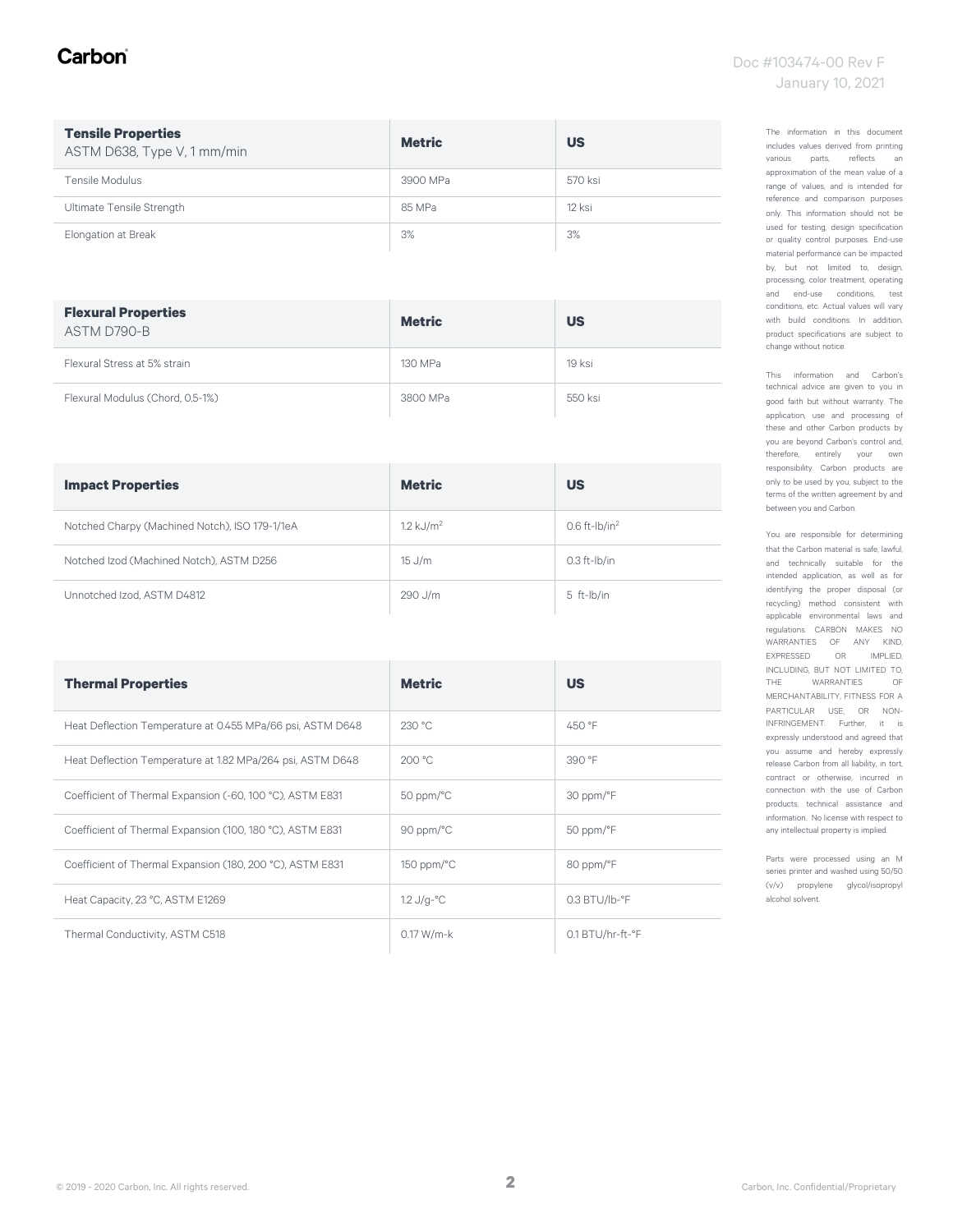#### Carbon

| <b>Dielectric/Electric Properties</b> |                     |
|---------------------------------------|---------------------|
| Dielectric Strength, ASTM D149        | $22$ kV/mm          |
| Dielectric Constant, ASTM D150        | 3.1                 |
| Dissipation Factor, ASTM D150         | 0.05                |
| Volume Resistivity, ASTM D257         | $2.2 F + 14$ ohm-cm |

| <b>General Properties</b>                            |                    |
|------------------------------------------------------|--------------------|
| Hardness, ASTM D2240                                 | 92. Shore D        |
| Density, ASTM D792                                   | 1.20 $q/cm^3$      |
| Density (liquid resin)                               | 1.15 $q/cm^3$      |
| Taber Abrasion, ASTM D4060, CS-17, 1 kg, 100% vacuum | 40 mg/ 1000 cycles |
| Water Absorption, Short Term (24 hours) ASTM D570    | 0.5%               |
| Water Absorption, Long Term (14 days) ASTM D570      | $< 1\%$            |

The information in this document includes values derived from printing various parts, reflects an approximation of the mean value of a range of values, and is intended for reference and comparison purposes only. This information should not be used for testing, design specification or quality control purposes. End-use material performance can be impacted by, but not limited to, design, processing, color treatment, operating and end-use conditions, test conditions, etc. Actual values will vary with build conditions. In addition, product specifications are subject to change without notice.

This information and Carbon's technical advice are given to you in good faith but without warranty. The application, use and processing of these and other Carbon products by you are beyond Carbon's control and, therefore, entirely your own responsibility. Carbon products are only to be used by you, subject to the terms of the written agreement by and between you and Carbon.

You are responsible for determining that the Carbon material is safe, lawful, and technically suitable for the intended application, as well as for identifying the proper disposal (or recycling) method consistent with applicable environmental laws and regulations. CARBON MAKES NO WARRANTIES OF ANY KIND, EXPRESSED OR IMPLIED, INCLUDING, BUT NOT LIMITED TO, THE WARRANTIES OF MERCHANTABILITY, FITNESS FOR A PARTICULAR USE, OR NON-INFRINGEMENT. Further, it is expressly understood and agreed that you assume and hereby expressly release Carbon from all liability, in tort, contract or otherwise, incurred in connection with the use of Carbon products, technical assistance and information. No license with respect to any intellectual property is implied.

Parts were processed using an M series printer and washed using 50/50 (v/v) propylene glycol/isopropyl alcohol solvent.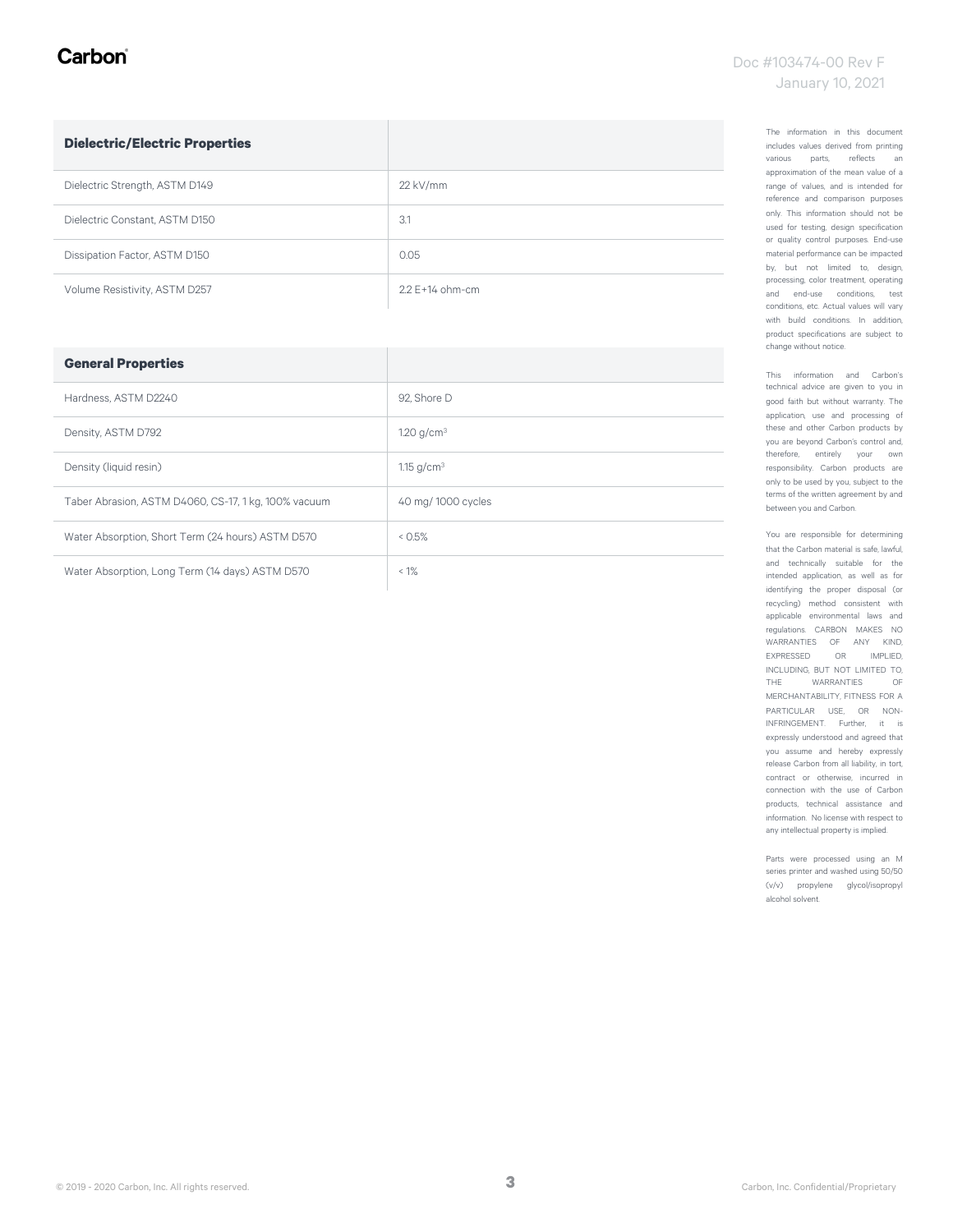Carbon®

# **CE 221**

### **Extended TDS**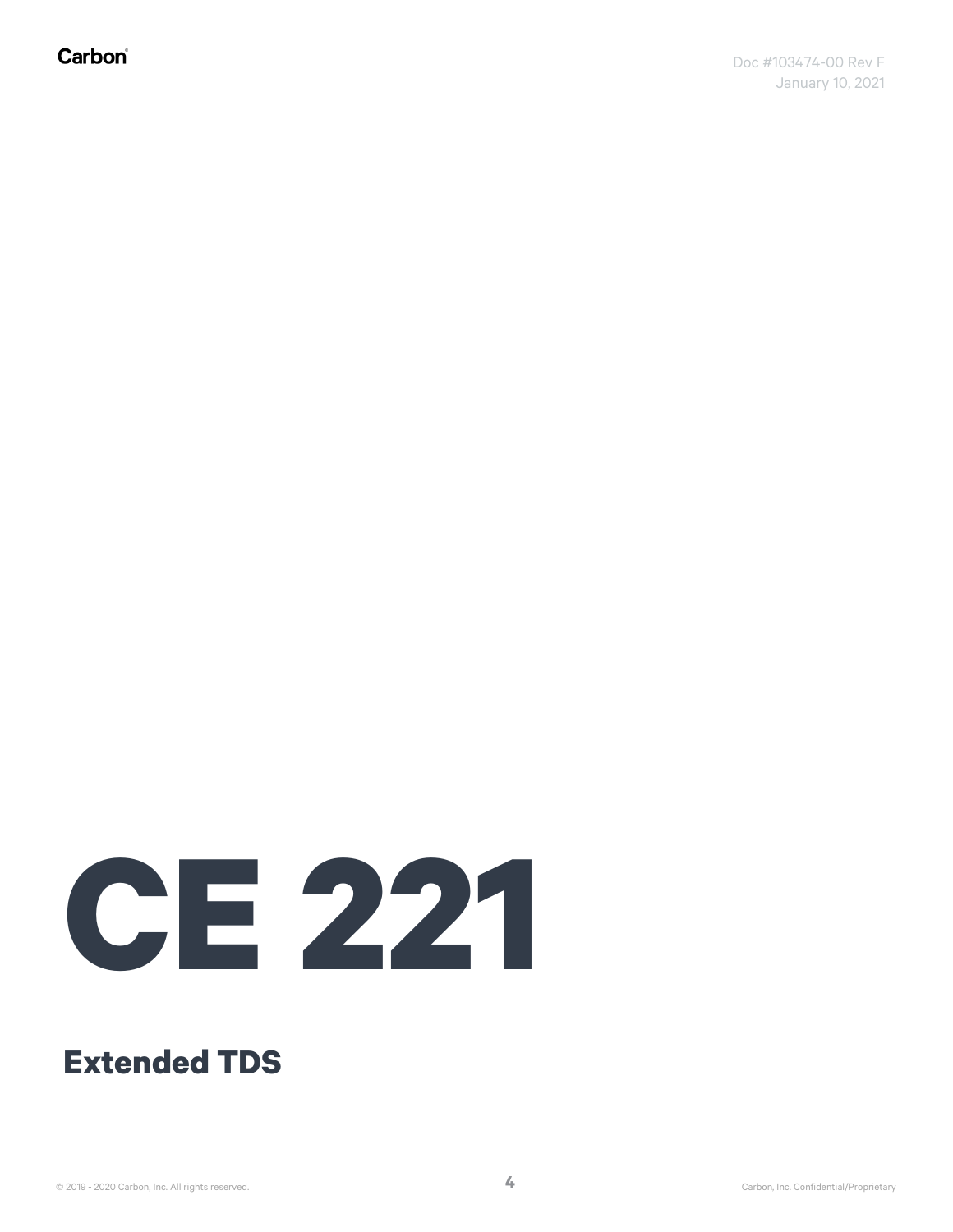## **CE 221 Mechanical Properties**

#### **Representative Tensile Curve**

ASTM D638, Type V, 1 mm/min

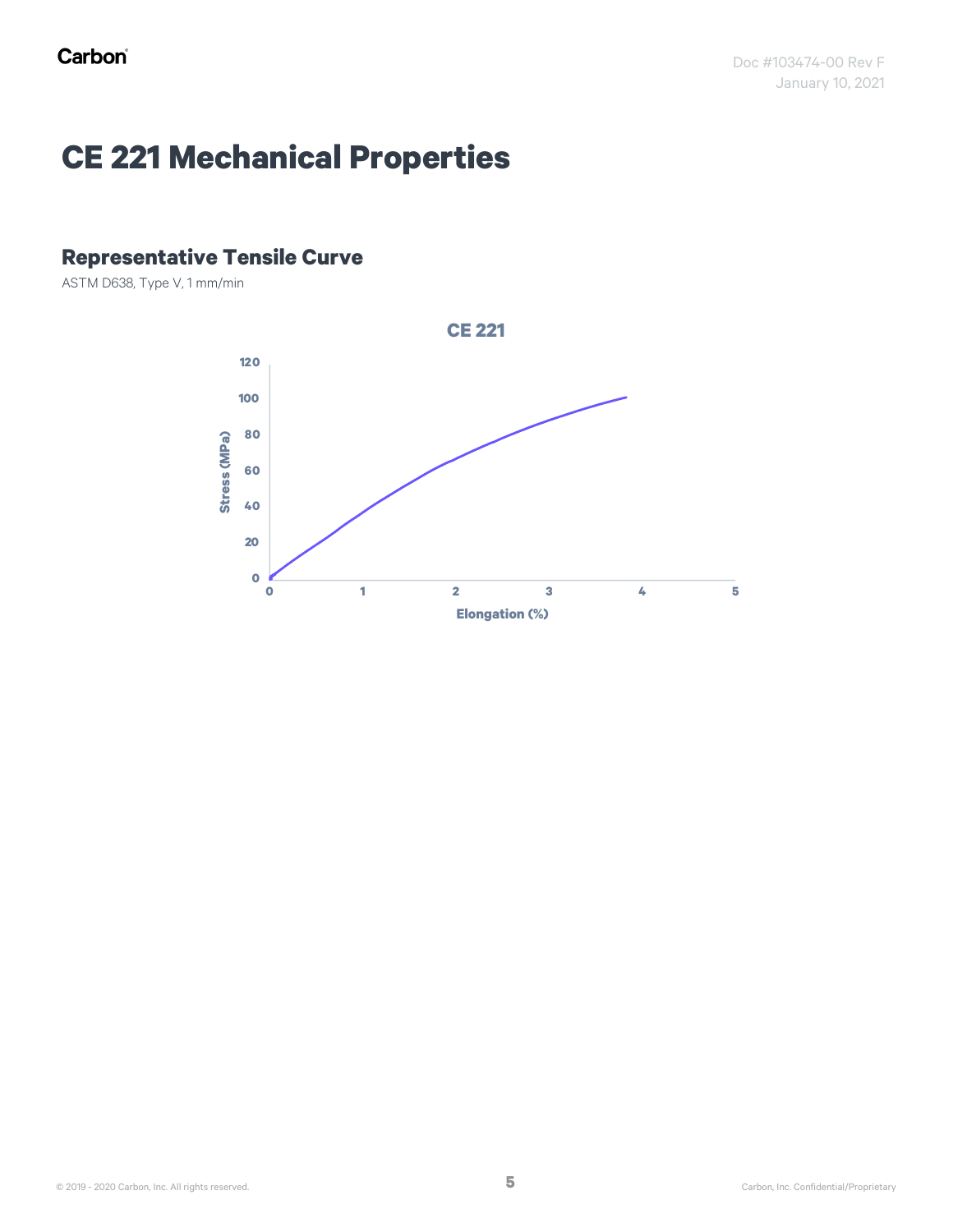## **CE 221 Chemical Compatibility**

|                                                          | <b>Mass Gain*</b><br>$(\%)$ |
|----------------------------------------------------------|-----------------------------|
| <b>Household Chemicals</b>                               |                             |
| <b>Bleach (NaClO, 5%)</b>                                | < 5%                        |
| Sanitizer (NH <sub>4</sub> Cl, 10%)                      | < 5%                        |
| <b>Distilled Water</b>                                   | < 5%                        |
| <b>Sunscreen (Banana Boat, SPF 50)</b>                   | < 5%                        |
| <b>Detergent (Tide, Original)</b>                        | < 5%                        |
| <b>Windex Powerized Formula</b>                          | < 5%                        |
| <b>Hydrogen Peroxide (30%)</b>                           | < 5%                        |
| Ethanol (95%)                                            | < 5%                        |
| <b>Industrial Fluids</b>                                 |                             |
| <b>Engine Oil (Havoline SAE 5W-30)</b>                   | < 5%                        |
| <b>Brake Fluid (Castrol DOT-4)</b>                       | < 5%                        |
| <b>Airplane Deicing Fluid (Type I Ethylene Glycol)</b>   | < 5%                        |
| <b>Airplane Deicing Fluid (Type I Propylene Glycol)</b>  | < 5%                        |
| <b>Airplane Deicing Fluid (Type IV Ethylene Glycol)</b>  | < 5%                        |
| <b>Airplane Deicing Fluid (Type IV Propylene Glycol)</b> | < 5%                        |
| <b>Transmission Fluid (Havoline Synthetic ATF)</b>       | < 5%                        |
| <b>Engine Coolant (Havoline XLC, 50%/50% premixed)</b>   | < 5%                        |
| Diesel (Chevron #2)                                      | < 5%                        |
| <b>Gasoline (Chevron #91)</b>                            | < 5%                        |
| Skydrol 500B-4                                           | < 5%                        |
| <b>Strong Acid/Alcohol/Base</b>                          |                             |
| <b>Sulfuric Acid (30%)</b>                               | < 5%                        |
| Sodium Hydroxide (10%)                                   | < 5%                        |

*\*Percent weight gained after one week submersion following ASTM D543. Values do not represent changes in dimension or mechanical properties.*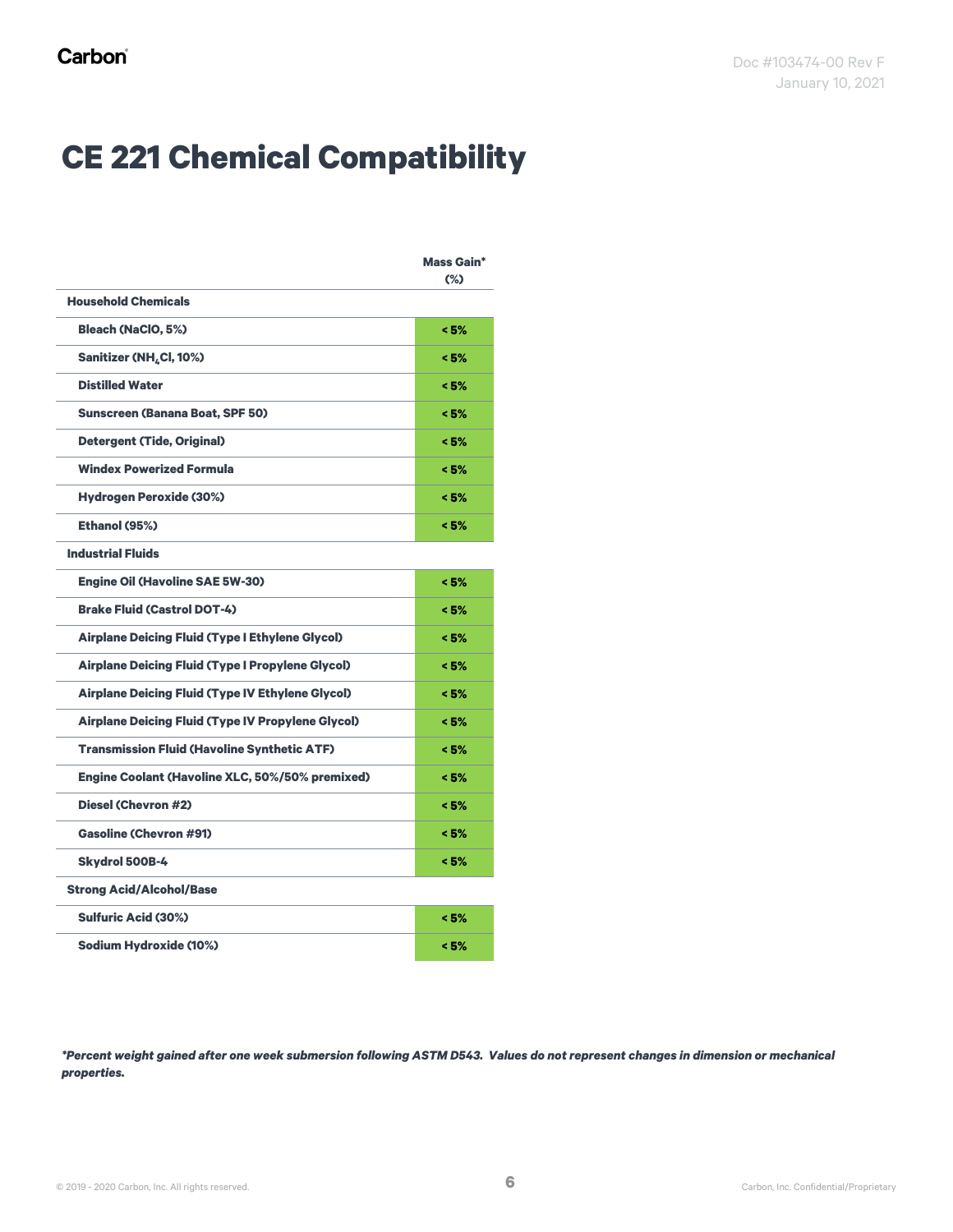## **CE 221 UV Aging**

Natural polymer aging can occur in the presence of light, sun, and heat. Carbon evaluated the UV aging performance of CE 221 using ASTM D4459, which is intended to simulate indoor exposure of solar radiation through glass.



ASTM 4459: Q-Sun XE-1, 0.8 W/m<sup>2</sup> /nm at 420 nm, 55 °C ASTM D638: Type V, 1 mm/min, average values represented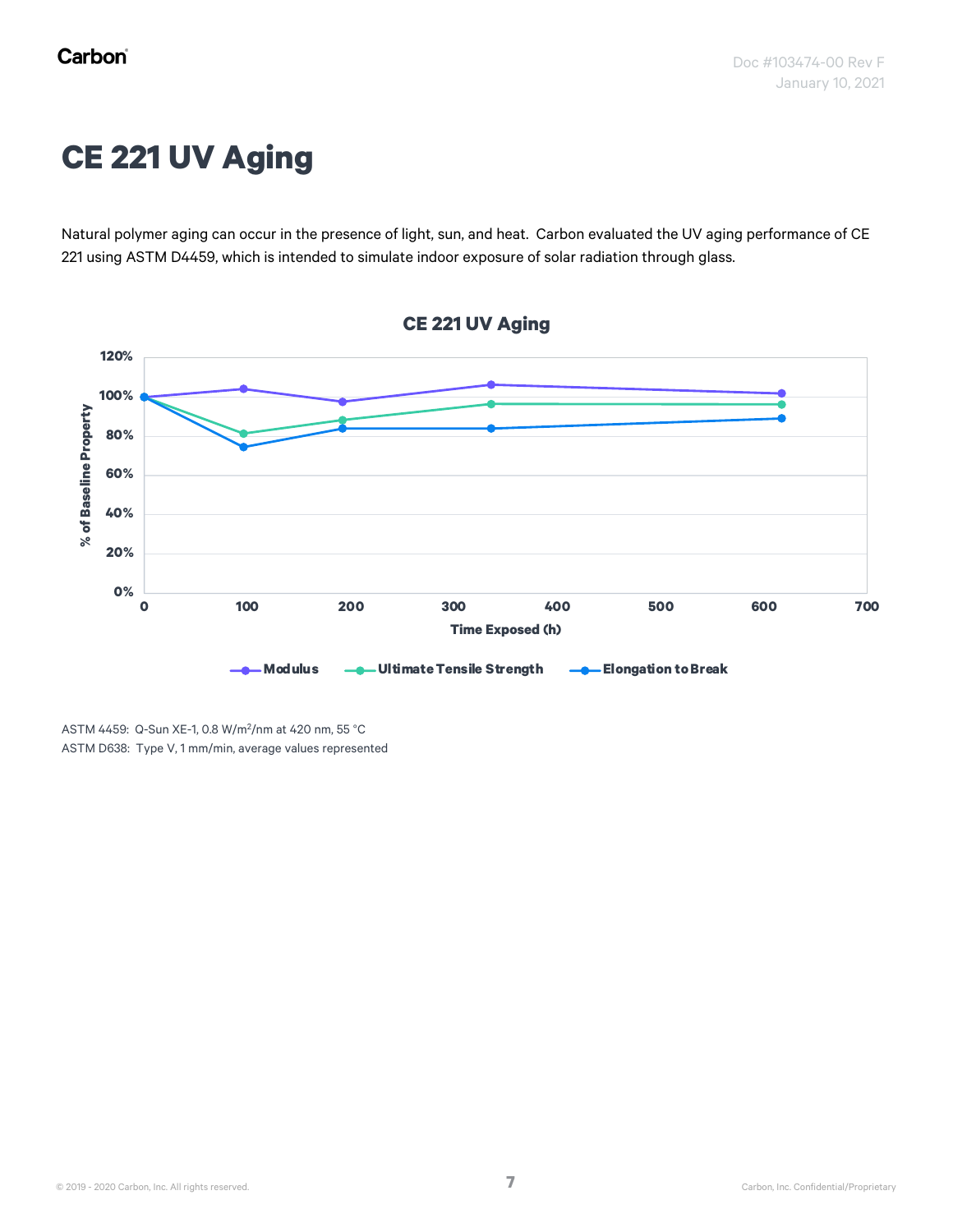## **CE 221 Dynamic Mechanical Analysis (DMA)**

Dynamic mechanical analysis provides insight into the resin's viscoelastic properties across a range of temperatures. The figure below shows a temperature ramp of CE 221. This material exhibits a flat and high storage modulus up to a softening onset temperature of 190 °C, which reflects its rigid and temperature-resistant performance. The peak in the tan(d) curves indicates that the glass transition temperature of CE 221 is approximately 220 °C.



Standard: ASTM D4065

Instrument: TA DMA Q800

DMA Mode: Tension

Sample Dimensions: L=20 mm, W=10 mm, t=1 mm (rectangular block)

Strain Amplitude: 0.1% (linear regime of viscoelasticity)

Oscillation frequency: 1 Hz

Temperature Range: 0 ºC to 250 ºC

Ramp Rate: 1.5 ºC/min

Print Conditions: Samples were hand-wiped and not washed with solvent. The thermal cure for all materials complies with the Carbon user manual. Values may differ based on post processing conditions.